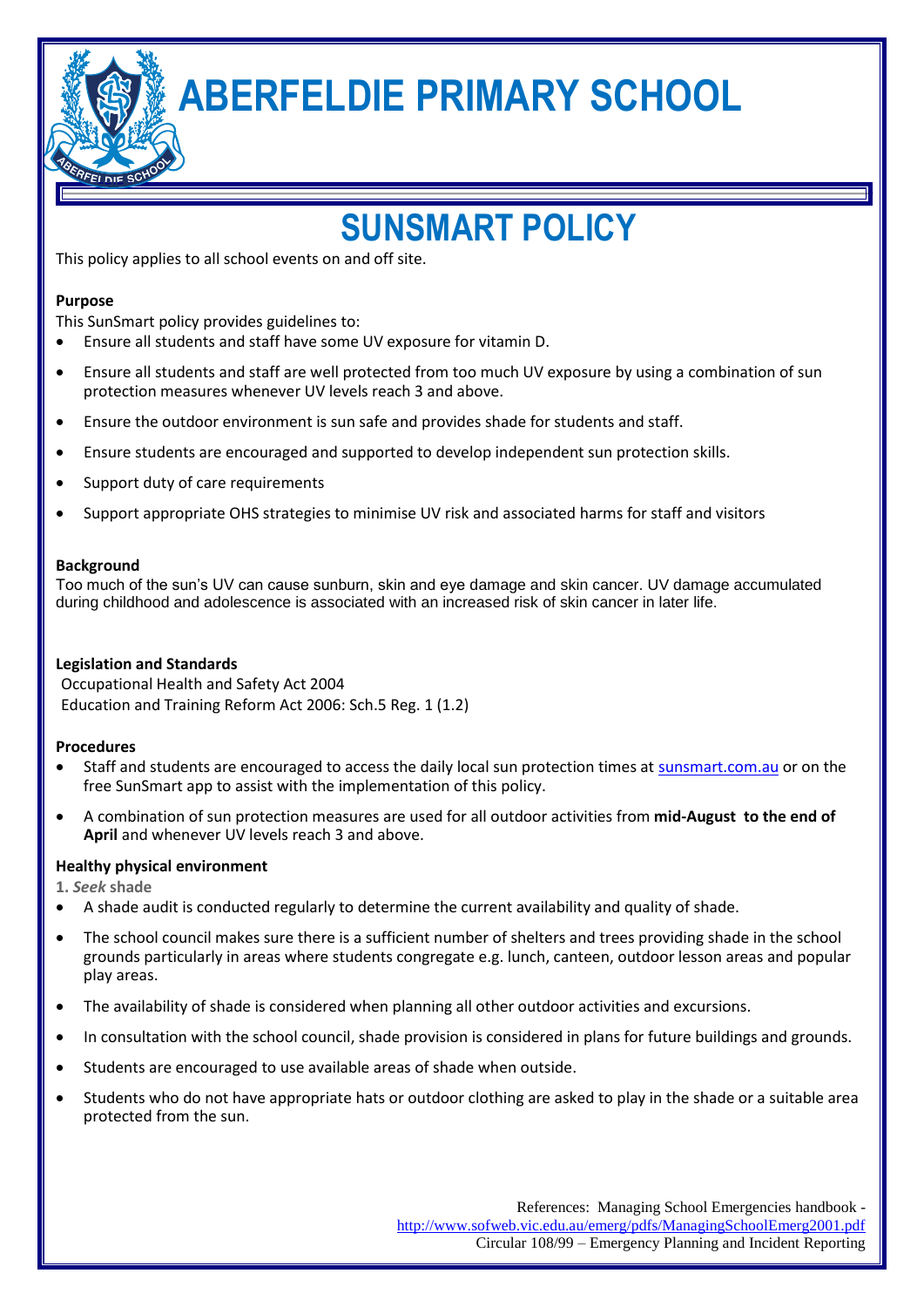## **Healthy social environment**

- **2.** *Slip* **on sun protective clothing**
- Parents can choose from school clothing that is cool, loose fitting and includes shirts with collars.

#### **3.** *Slap* **on a hat**

- **All** students and staff are required to wear hats that protect their face, neck and ears, i.e. legionnaire, broad brimmed or bucket hats, whenever they are outside. Baseball or peak caps and visors are not considered a suitable alternative.
- **4.** *Slop* **on sunscreen**
- Students must provide their own SPF 30 or higher broad spectrum, water resistant sunscreen.
- Sunscreen is applied at least 20 minutes (where possible) before going outdoors and reapplied every two hours if outdoors.
- Strategies are in place to remind students to apply sunscreen before going outdoors (e.g. reminder notices, sunscreen monitors, sunscreen buddies).
- **5.** *Slide* **on sunglasses [if practical]**
- Where practical students and staff are encouraged to wear close fitting, wrap-around sunglasses that meet the Australian Standard 1067 (Sunglasses: Category 2, 3 or 4) and cover as much of the eye area as possible.

#### **Learning and skills**

- Programs on skin cancer prevention and vitamin D are included in the curriculum for all year levels.
- SunSmart behaviour is regularly reinforced and promoted to the whole school community through newsletters, school homepage, parent meetings, staff meetings, school assemblies, student and teacher activities and on student enrolment.

## **Engaging children, educators, staff and families**

Staff and families are provided with information on sun protection and vitamin D through family newsletters, noticeboards and the service's website.

- As part of OHS UV risk controls and role-modelling, when the UV is 3 and above staff, families and visitors:
	- o wear a sun protective hat, covering clothing and, if practical, sunglasses when outside
	- o apply sunscreen
	- o seek shade whenever possible

## **Monitoring and review**

- The school council and staff regularly monitor and review the effectiveness of the SunSmart policy (at least once every three years) and revise the policy when required by completing a policy review and membership renewal with SunSmart at sunsmart.com.au.
- SunSmart policy updates and requirements will be made available to staff, families and visitors.

## **Relevant documents / links**

- The Compact: Roles and Responsibilities in Victorian government school education: Principle 3 (2012)
- DEECD School Policy & Advisory Guide (SPAG) Sun & UV protection (2016)
- DEECD Health, Safety & Workcover
- Catholic Education Commission of Victoria (CECV) Occupational Health & Safety Guidelines
- Independent Schools Victoria (ISV) Compliance Framework

References: Managing School Emergencies handbook <http://www.sofweb.vic.edu.au/emerg/pdfs/ManagingSchoolEmerg2001.pdf> Circular 108/99 – Emergency Planning and Incident Reporting